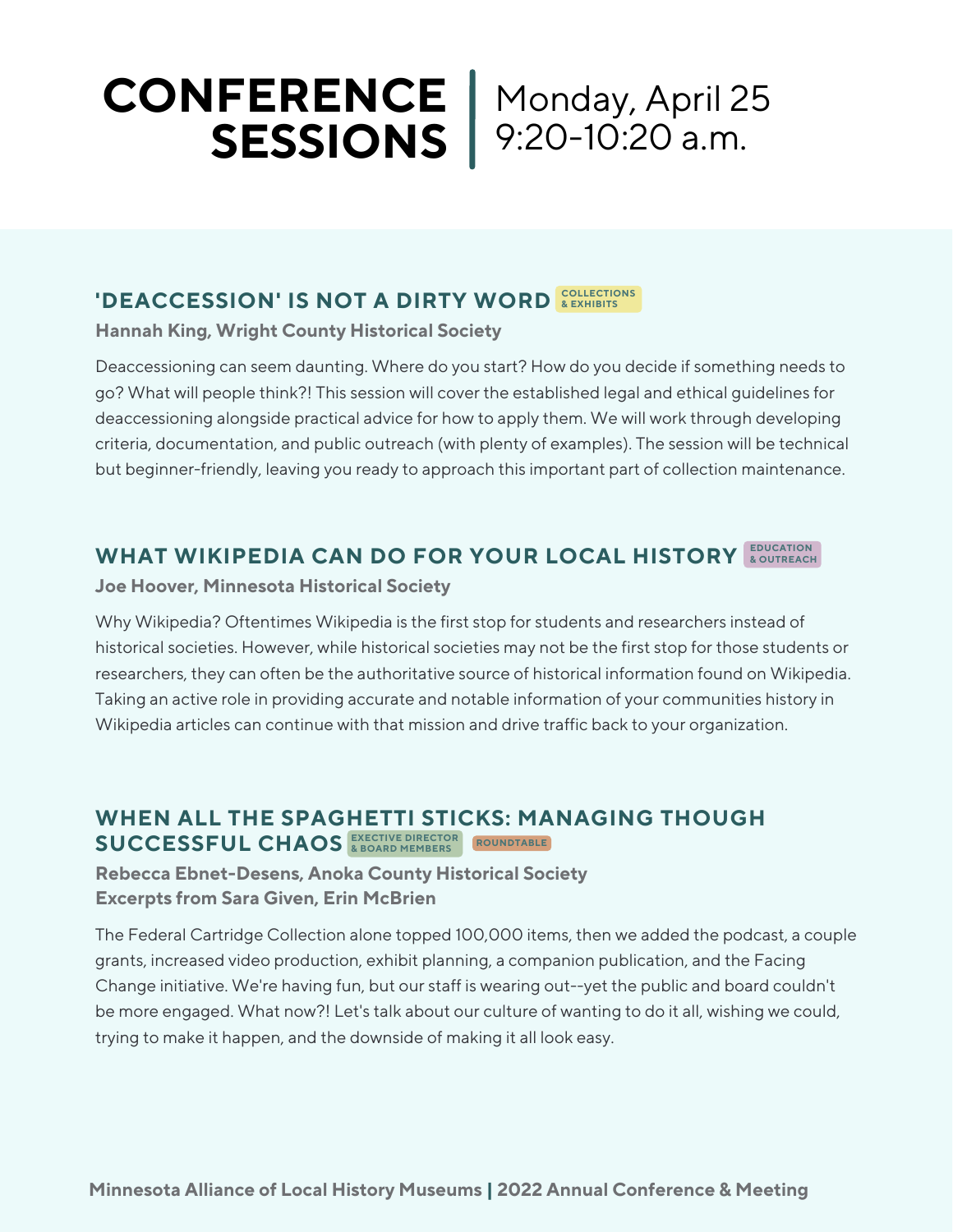## **CONFERENCE SESSIONS** Monday, April 25 10:40-11:40 a.m.

## **MAKING SPACE: CREATING A COLLECTIONS PROCESSING LAB**  $ON$  **A BUDGET** *REXHIBITS***</del>**

**Emily Kulzer, Historical & Cultural Society of Clay County Jenna Collins, Historical & Cultural Society of Clay County Petra Gunderson-Leith, Historical & Cultural Society of Clay County**

Collecting institutions--no matter their size--deserve a quality space to care for & photograph their objects. This can be achieved by creating a designated collections processing lab. But what do you do when you have no budget and limited space? This session seeks to answer that question through sharing how staff members at the Historical & Cultural Society of Clay County faced challenges to set up their own processing lab, and how this space has benefitted both the staff and the collection.

## **NATIVE NATIONS MODULE: HOW UNDERSTANDING NATIVE NATIONS CAN SUPPORT YOUR WORK EDUCATION & OUTREACH**

**Rita Walaszek Arndt, Minnesota Historical Society Amber Annis, Minnesota Historical Society David Sandager, Minnesota Historical Society**

Minnesota is home to four Dakota and seven Ojibwe nations who are oftentimes overlooked or underrepresented in non-Native spaces. This session will share a training that the Minnesota Historical Society has developed with their Native American Initiatives and Interpretive Programs teams to share best practices in incorporating Native history and content across our organization. Participants will leave the session with a better understanding of how to talk about Native Nations in Minnesota.

#### **THE FUTURE OF MUSEUM MEMBERSHIP: GENERATIONS, LABELS, AND OUR BIGGEST SUPPORTERS EXECTIVE DIRECTOR & BOARD MEMBERS ROUNDTABLE**

**T.J. Malaskee, Maplewood Area Historical Society**

T.J. will present current statistics and first hand experiences on the status of membership based organizations and lead a roundtable discussion on the (present and) future of memberships in history and museum organizations.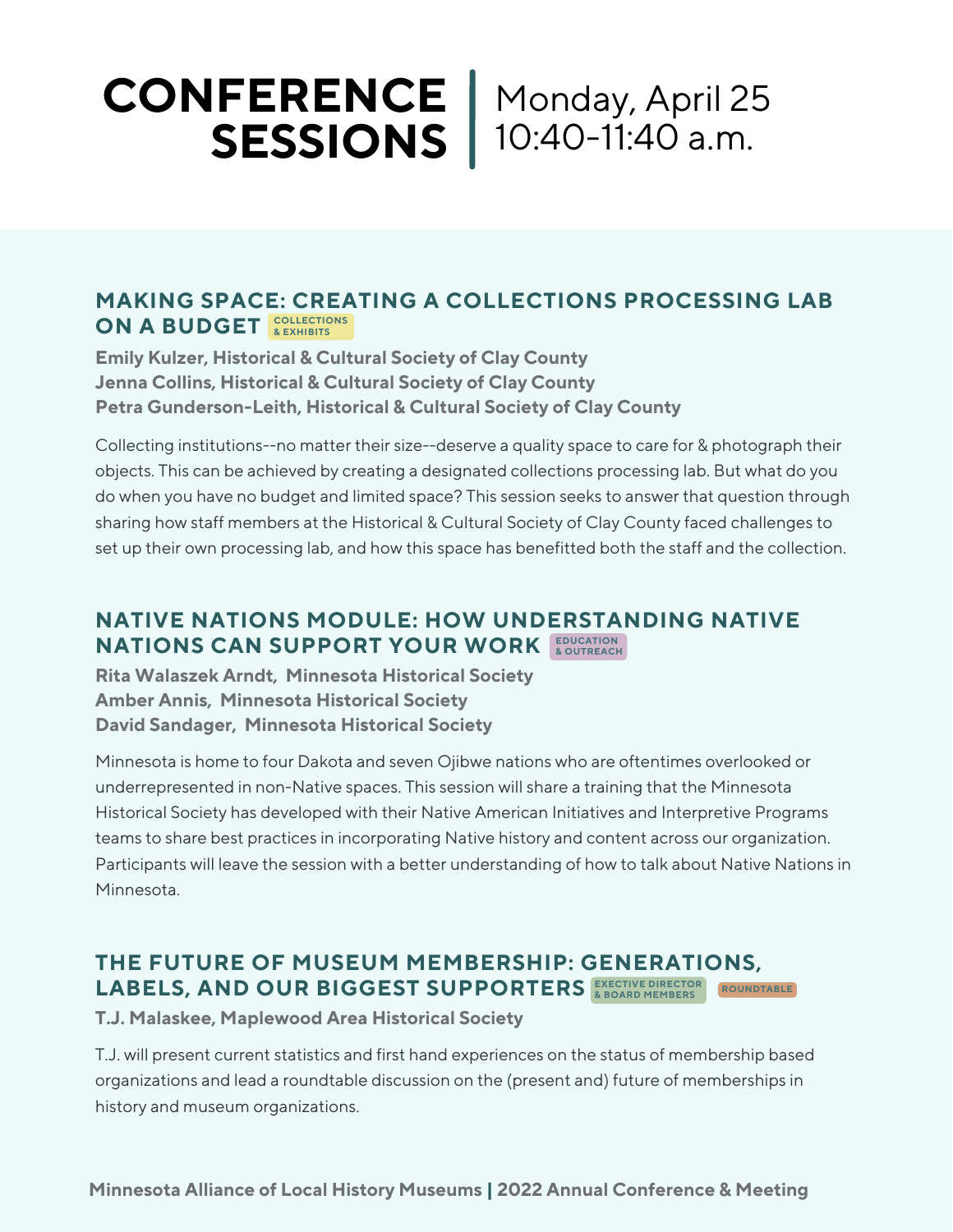## **CONFERENCE SESSIONS** Monday, April 25 1:30-2:30 p.m.

#### **MUTUAL ASSISTANCE: TACKLING DISASTERS TOGETHER COLLECTIONS & EXHIBITS PANEL**

**Adam Smith, Minnesota State University, Mankato Megan Narvey, Minnesota Historical Society Nicole Grabow, Midwest Art Conservation Center Celeste Suter, Chippewa County Historical Society**

MALHM's Mutual Assistance Team is working to develop a new model of mutual assistance, learn about the work being done to improve regional disaster response. Megan will discuss creating disaster kits, grant opportunities through MNHS and introduce the Minnesota Alliance for Response. Nicole will discuss emergency planning, response and how MACC can support your museum. Celeste will talk about her experiences creating a disaster plan and applying for grant funding.

## **HOW REGIONAL HISTORICAL ORGANIZATIONS ARE USING THE HERITAGE PARTNERSHIP GRANT PROGRAM EDUCATION & OUTREACH PANEL**

**John Fulton, Minnesota Historical Society Milissa Brooks-Ojibway, Glensheen Jessica Potter, Blue Earth County Historical Society; Chris Schuelke, Otter Tail County Historical Society; Dustin Heckman, Glensheen**

The Heritage Partnership Grant Program provides funding for organizations to do cooperative capacity building and program development. MALHM veterans, members of history organizations and the MNHS Grants Office will dig into the details about how partnered organizations have used Partnership grants to increase capacity. This panel will address questions like: How did it work? Who else should attempt this? What should they prepare for? Was it worth it?

## **STRATEGIC PLANNING ON A SHOESTRING EXECTIVE DIRECTOR & BOARD MEMBERS**

**Emily Thabes, Beltrami County Historical Society Catherine Marchand, Beltrami County Historical Society**

Do you want to bring strategic planning to your organization but lack funding for an external consultant? Join us to discover leadership, goal-setting, communication, and team-building tools and resources for crafting your meeting plan and engage in quick tips for meeting facilitation and group engagement. Hear from board members and volunteers about their experiences in and after planning, and explore activities that will keep your initiatives top of mind all year.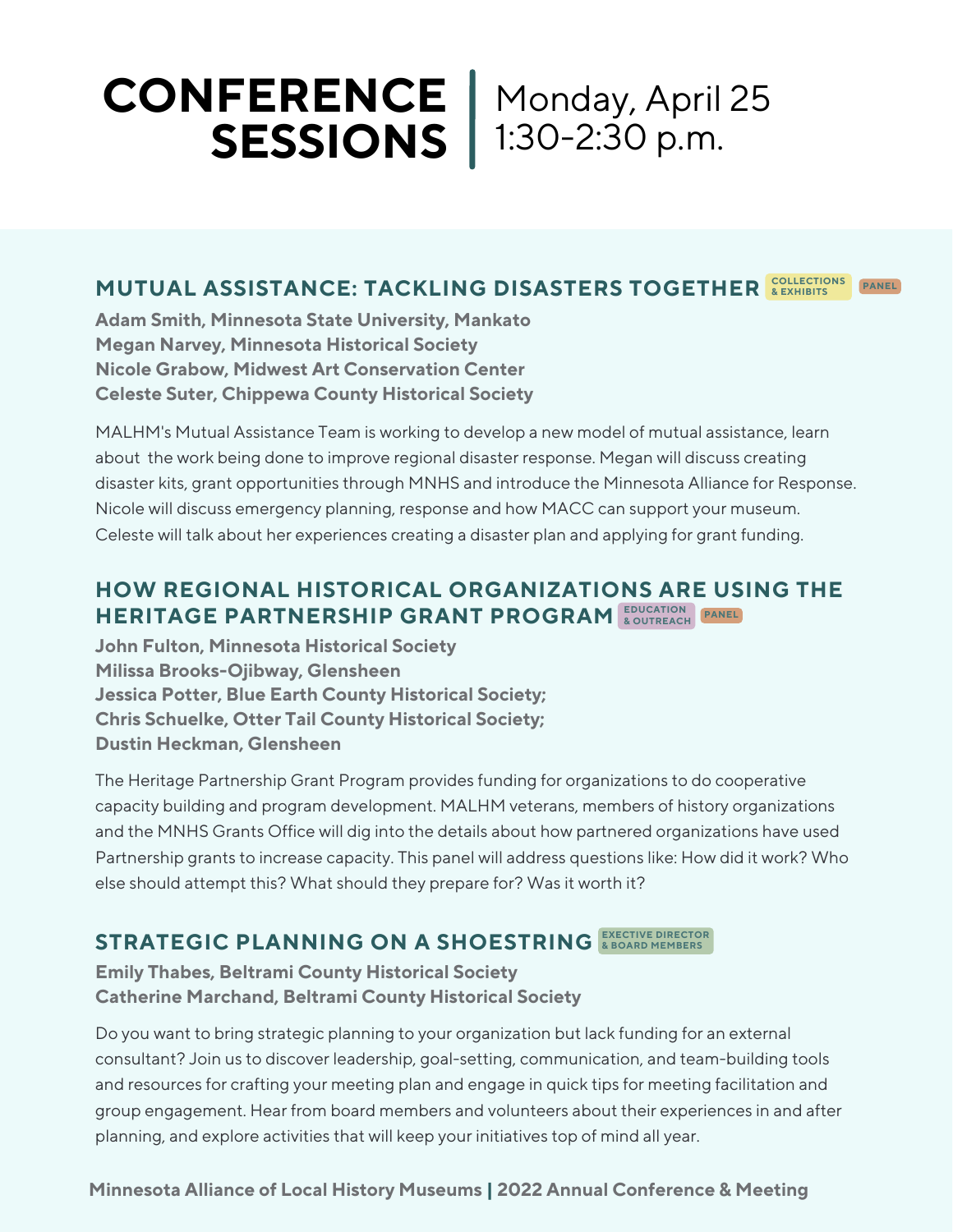# **CONFERENCE SESSIONS** 2:50-3:50 p.m. Monday, April 25

#### **ARSENIC AND OLD LACE: TESTING YOUR COLLECTIONS <b>REXHIBITS DEMO**

**Nicole Grabow, Midwest Art Conservation Center**

From taxidermy to historic medicines, collections spaces are home to many hazardous or potentially hazardous materials. In this session, we'll talk about some of the more common collection hazardous and then focus in on arsenic, its history, use, and how to test for it. The majority of the session will be a demonstration of arsenic testing for historic collections. Materials and techniques will be introduced and shared, and options will be provided both for how to test your own collections for this particular hazard and for how to sample your collections for testing to be done elsewhere.

## **UNUSUAL OUTREACH, SUPRISING RESULTS! EDUCATION & OUTREACH**

**Sally Stevens, Wright County Historical Society**

Five events will be highlighted as examples of unusual outreach activities, all with surprising results! From an indoor Christmas tree display--now the biggest in Minnesota--to a psychic's reflections on a downtown's past, each of the five events attempted to connect the Wright County Historical Society to our communities and bring people of all ages and interests to our building.

## **IS** YOUR COLLECTION WORKING FOR YOU? **EXECTIVE DIRECTOR**

#### **Sondra Reierson, Minnesota Historical Society**

What is your plan for curating your collection? In this session we will explore recent work by Minnesota Historical Society curatorial staff to develop and implement a Collecting Work Plan and Collecting Tiers. These scalable guiding documents are based on the organization's mission and strengths, providing clarity and identifying priorities. Participants will leave the session with a framework to apply to their own collections and talking points to share with their constituents.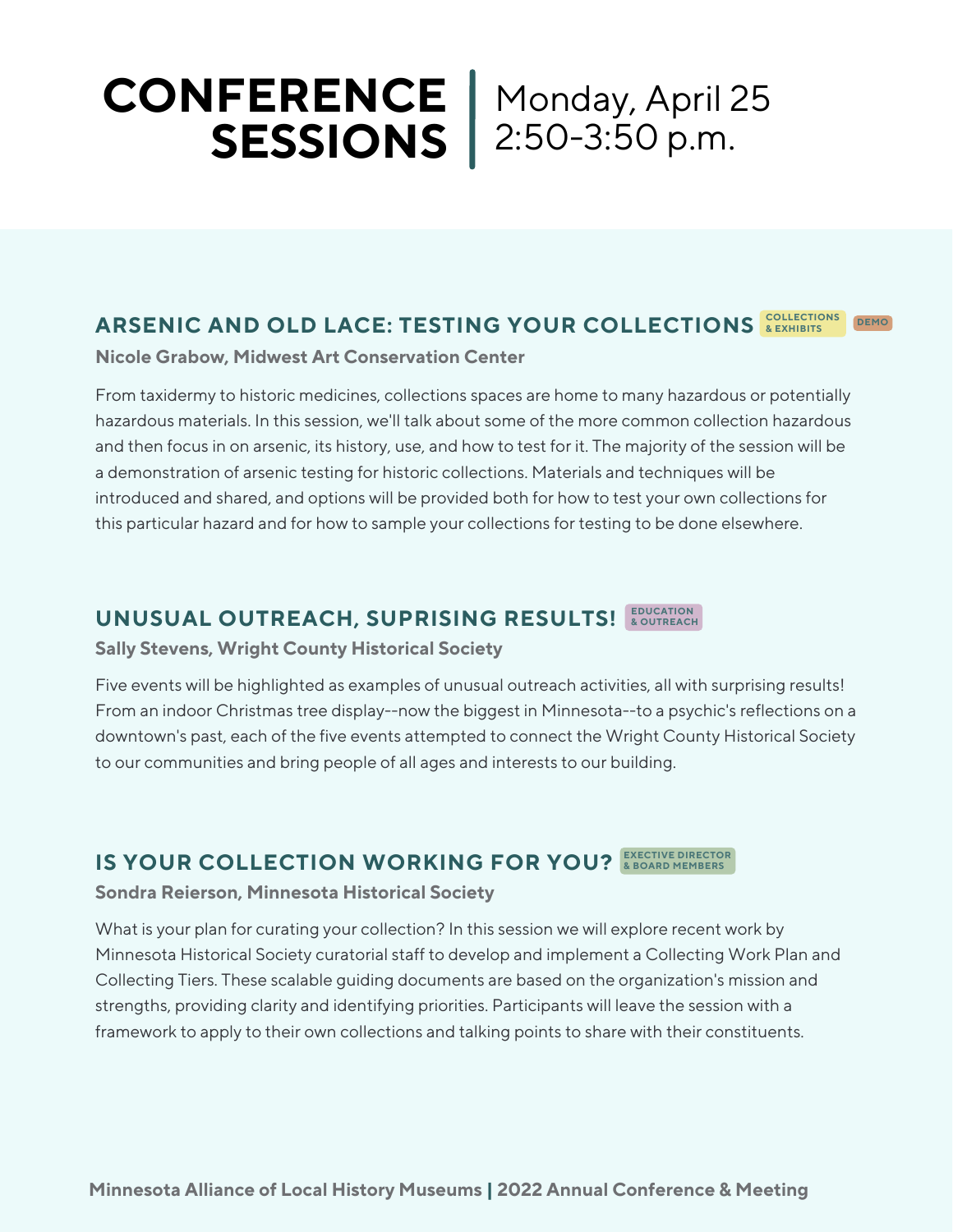## **CONFERENCE SESSIONS** Tuesday, April 26 9:20-10:20 a.m.

#### **ANSWERS ABOUT COLLECTIVEACCESS MINNESOTA <b>& EXHIBITS PANEL**

**Ann Grandy, CollectiveAccess Hannah King, Wright County Historical Society Claudia Nicholson, The Museum Lady Krista Lewis, Olmsted County Historical Society Jaimie Timm, Mower County Historical Society Rebekah Coffman, Plymouth Historical Society**

Have you heard about CollectiveAccess Minnesota? It is the web-based collection management software supported by the Minnesota Alliance of Local History Museums and shared by almost 40 Minnesota museums. If you are curious about CollectiveAccess software and this collaborative project, or have questions about joining, this is the session for you. There will be a brief demonstration of the software and current CollectiveAccess users will share their experiences and answer questions.

## **BUILDING RESOURCES FOR LOCAL HISTORY & CULTURAL ORGANIZATIONS WITH DIGITAL HUMANITIES BASED COURSEWORK EDUCATION & OUTREACH**

**Brittany Johnson, Douglas County Historical Society Austin Mason, Center for Digital Humanities, Carleton College Amanda Seim, Runestone Museum Foundation**

The digital humanities include powerful tools for the modern historian or organization to conduct research and reach their audience. How can small, local institutions create partnerships and projects that leverage the unique power of local history with the talents of students enrolled in digital humanities courses? This session examines a completed collaborative DH project to offer valuable insights, suggestions, and a basic blueprint for organizations interested in exploring DH projects.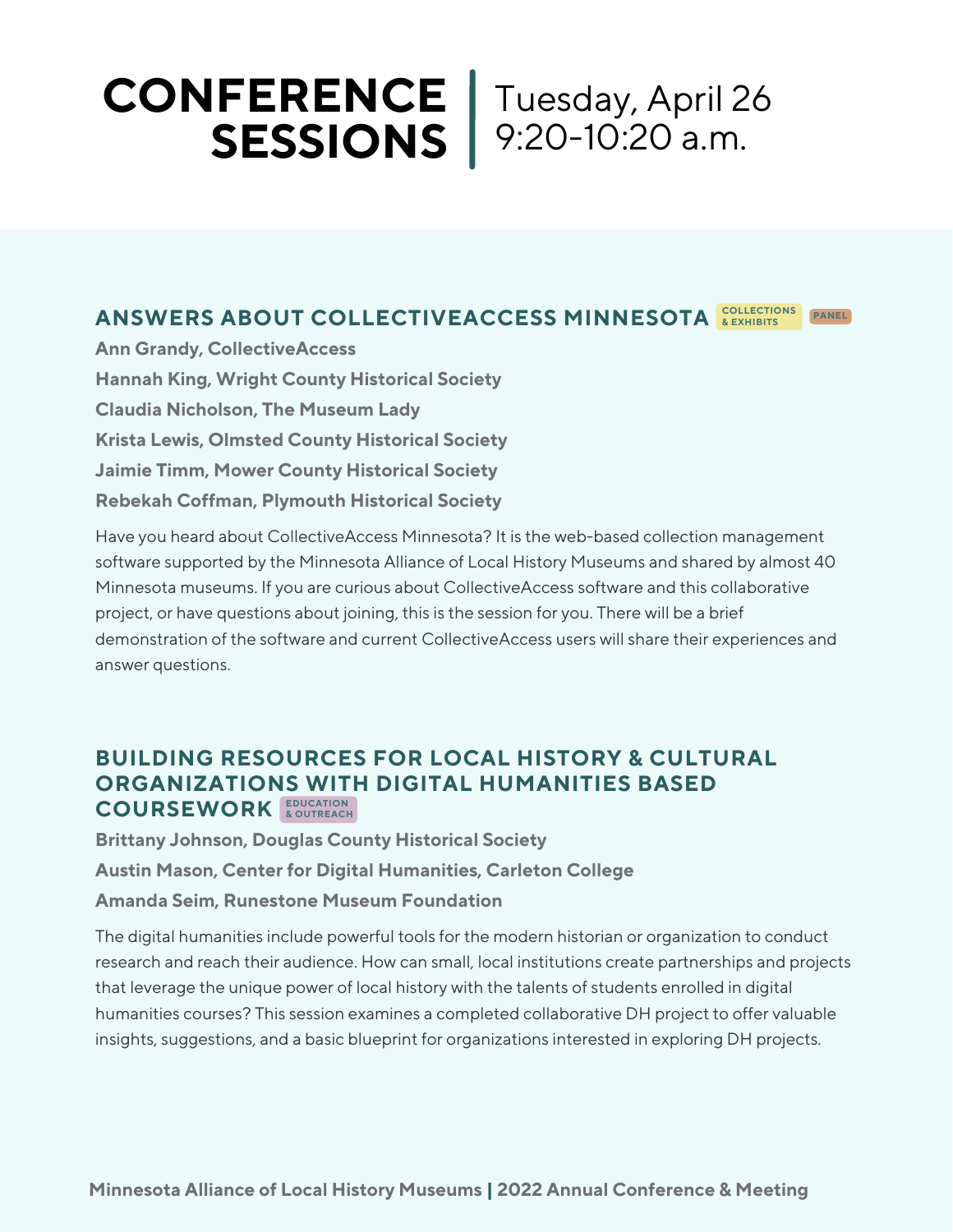## **CONFERENCE SESSIONS** Tuesday, April 26 9:20-10:20 a.m. (Cont.)

## **HOW TO FUNDRAISE FOR YOUR BIG IDEAS! IT'S NOT AS SCARY AS YOU MIGHT THINK EXECTIVE DIRECTOR & BOARD MEMBERS**

## **Christian Hakala, Carleton College**

This session will offer attendees a process and a framework for turning your big ideas into transformational gifts for your organization. We will cover who you should ask and how you should ask them. You will learn the fundamentals of how to be an effective fundraiser for your organization, along with suggested phrasing and strategies for soliciting and cultivating your donors. Session will include a robust question and answer period where you can get advice on specific situations.

## **COLLABORATIVE APPROACHES TO CEMETERY RESTORATION HISTORIC PRESERVATION**

**Charley Langowski, Northern Bedrock Historic Preservation Corps Merlin Peterson, Pope County Historical Society**

Explore collaborative approaches to cemetery restoration as we discuss past Northern Bedrock Historic Preservation hitches with Pope County Historical Society. We will share how to include volunteers in hands-on training, Scopes of Work and logistics management for multiple locations, and an introduction to preventative maintenance.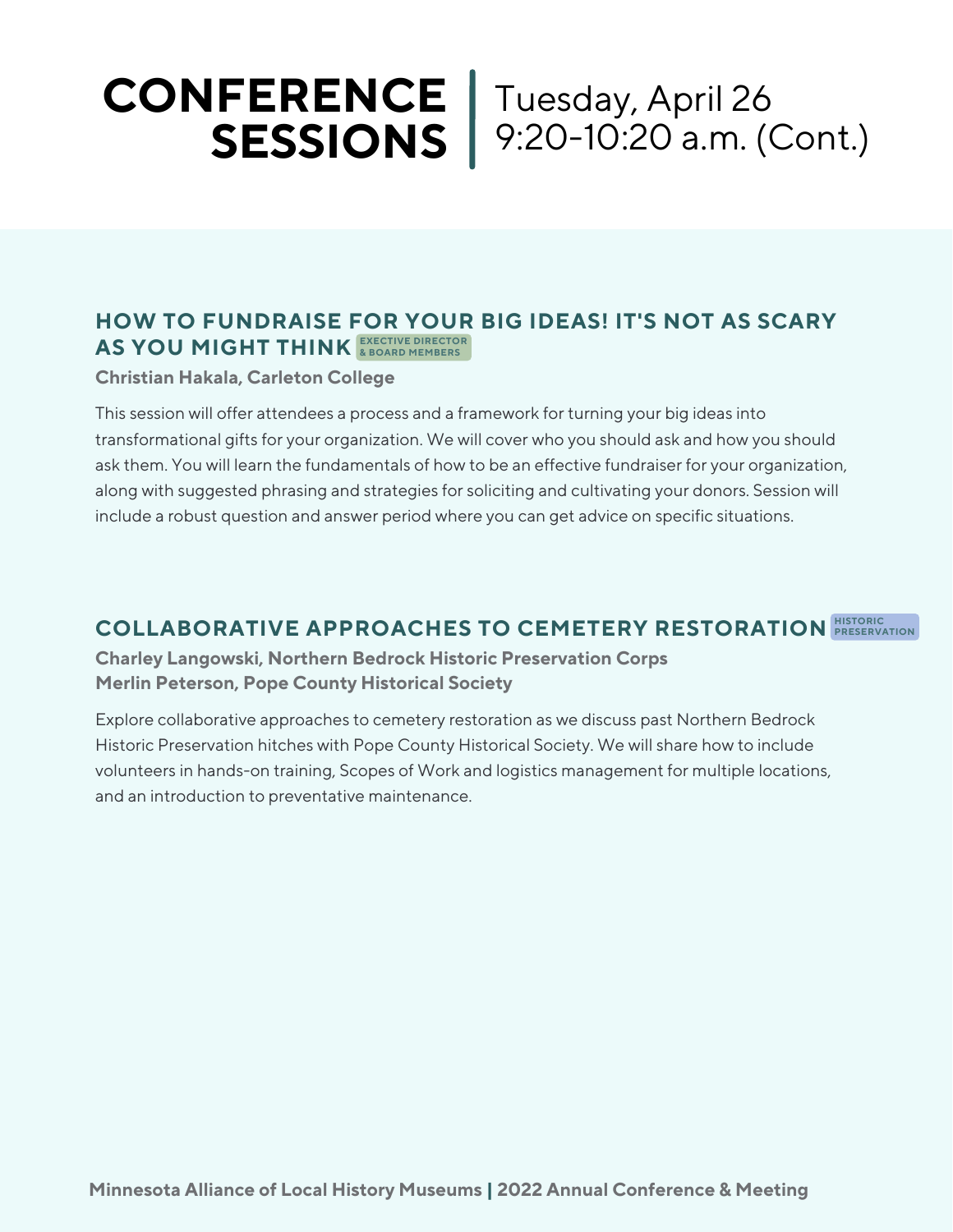# **CONFERENCE SESSIONS** 10:40-11:40 a.m. Tuesday, April 26

## **BUILDING TOGETHER: A NEW MODEL OF CO-CREATED**  $\textbf{EXHIBITS HIGHLIGHTINGHING LOGAL COMMUNITY PARTNERS 20114$ </mark>

**Abby Currier, History Center of Olmsted County Dan Nowakowski, History Center of Olmsted County Andre Crockett, Barbershop and Social Services**

Museums should share the stories of their communities. Learn how the History Center of Olmsted County has developed a new exhibit design model that uses strong community partnerships to cocreate exhibits where our partners can tell their stories. The session will explore how this model can be adapted for different groups with an emphasis on our most recent partnership. Hear how these partnerships were developed and what steps you can take to create similar work in your institution.

#### **DIGITIZING MINNESOTA'S NEWSPAPERS ROUNDTABLE**

**Joe Hoover, Minnesota Historical Society Jillian Odland, Minnesota Historical Society**

Once a newspaper is digitized, each newspaper page will be keyword searchable. Computer searches of digitized newspapers can find people, phrases, places, and events people can overlook after hours of researching a newspaper page by page. Digital newspapers are a popular desire for many history organizations and their patrons. Join in an informative round table discussion with staff from the Minnesota Historical Society's Grants Program and Minnesota Digital Newspaper Hub as well as staff from the Minnesota Digital Library about the current state of digitizing Minnesota's newspapers, what the needs are, and where to go in the future.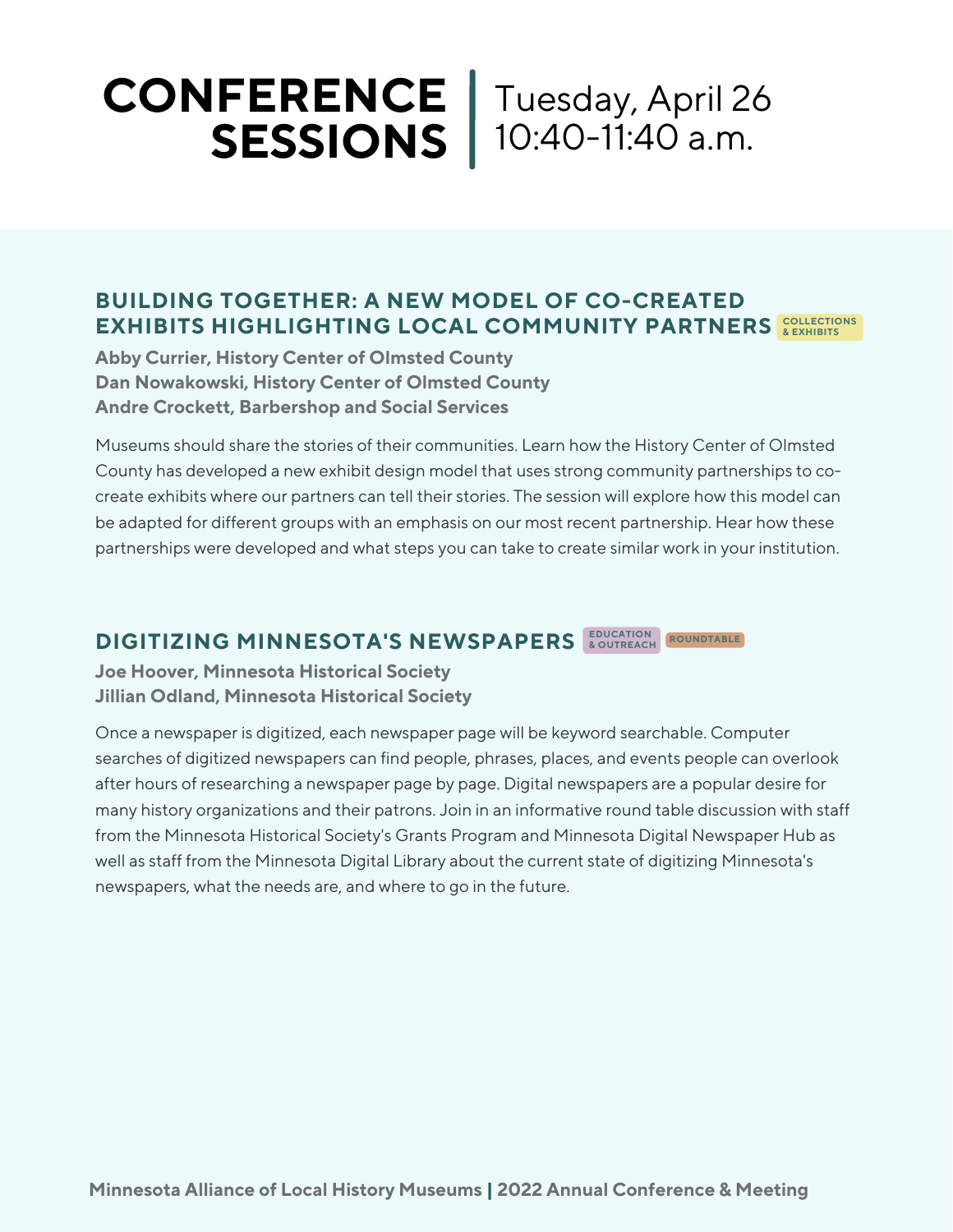# **CONFERENCE SESSIONS** 10:40-11:40 a.m. (Cont.)

Tuesday, April 26

## **MUSEUM REFRESH: REVITALIZING STRATEGIES FOR SMALL MUSEUMS EXECTIVE DIRECTOR & BOARD MEMBERS**

## **Rebekah Coffman, Plymouth Historical Society**

Many local history museums face challenges of how to best address meeting the needs of their facility, collection, and community in tandem, especially small, volunteer-run museums. Outdated displays. Improper storage. Untenable record keeping. Inconsistent operations. Declining programming engagement. Strained volunteer base. These are just a few of the many challenges faced. This session looks at the example of the Plymouth Historical Society in transitioning from a completely volunteer-run nonprofit to a City-run facility with a paid staff person to re-invigorate its operations. The session will discuss approaches taken and lessons learned in addressing items such as facility updates, collection inventory, planning collection storage, diversifying interpretive approach, and more, with an emphasis on lower-cost strategies and scalability for small staff or volunteer-run organizations.

## **WELCOME BACK! A WORKSHOP IN PUBLICITY, PROMOTIONS AND EVENT PLANNING ROUNDTABLE MARKETING & SOCIAL MEDIA**

#### **Anne Tabat, Wabasha County Historical Museum**

An informal workshop that takes a fresh look at current promotional materials and outreach efforts in order to bring in lapsed members and new visitors. Participants are asked to bring in samples of their current promotional materials, newsletters, press releases, and publicity for museum events if possible for this working session. Topics covered include; Identity, Message, Brand, Media, and more.